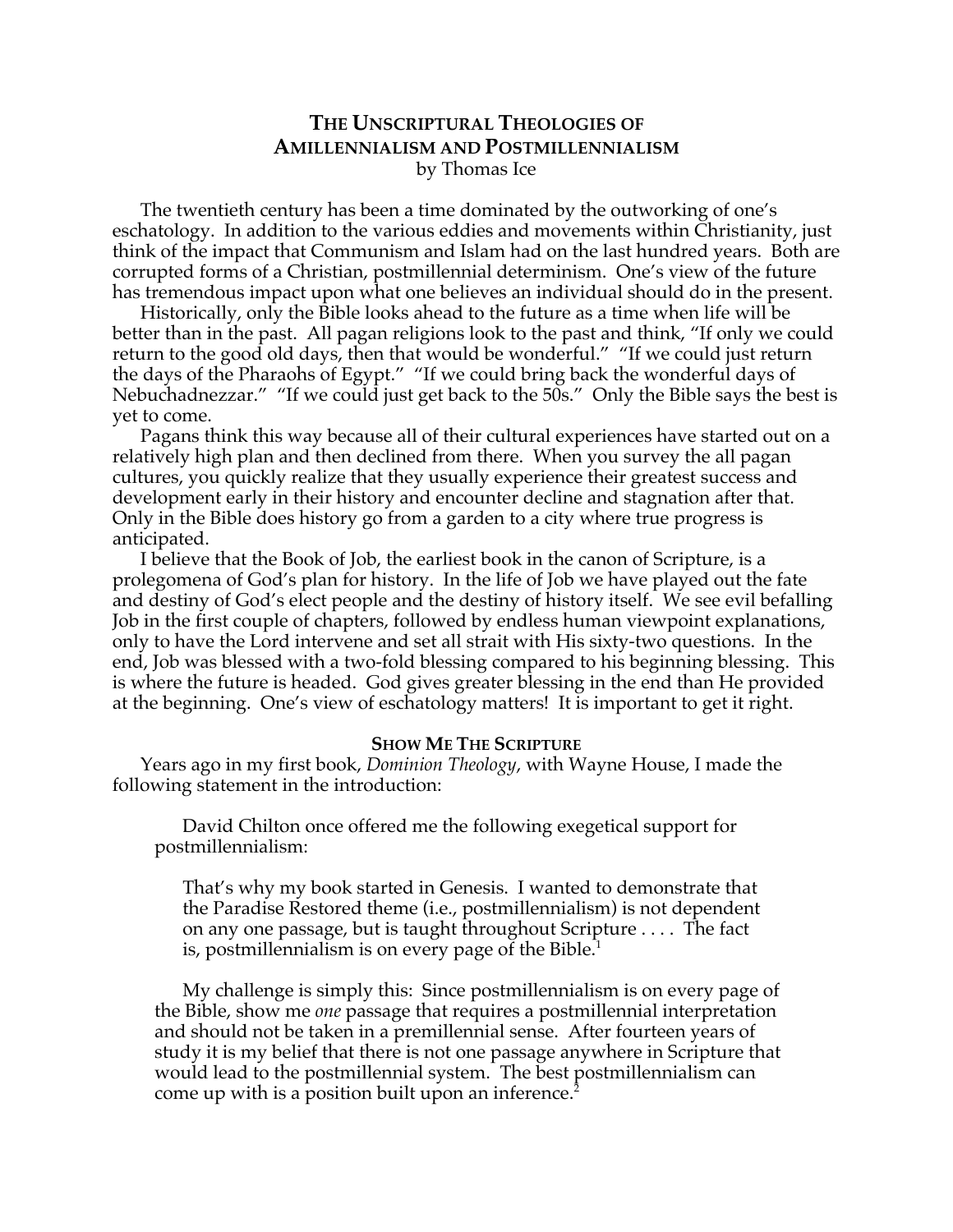Ken Gentry attempts an answer to my challenge in their book *House Divided*<sup>3</sup> by 1 Corinthians 15:20-28. However, he could not do that without making multiple false assumptions about the text. Thus, he proved my point that they could not come up with a distinctly postmillennial text. He only offered one. This strikes at the heart of the problem with amillennialism and its close cousin, postmillennialism. It is not taught in the Bible! On the other hand, premillennialism is, as has been demonstrated throughout this year's conference by pervious speakers.

### **THREE MAJOR VIEWS**

There are three major views of *eschatology* or the study of last things. All three revolve around the return of Christ in relation to the millennium (Lat. *mille*--"thousand" plus *annus*--"year") or the kingdom of God. The three systems are known as *premillennialism*, *amillennialism* and *postmillennialism*. Every view of eschatology must fit into one of these three millennial categories. $4$  While these terms are widely used and are the accepted labels for the three viewpoints, many think they can be misleading if not understood properly. Let us hear a brief description by a proponent of each category.

John F. Walvoord describes his *premillennial* faith as "an interpretation that the Second Coming of Christ will occur before His literal reign of one thousand years on earth."5 After His victorious intervention into history, Christ will personally reign from Jerusalem producing a time of peace, prosperity and righteousness. Premillennialists see the present era as the Church Age, which is a separate and distinct work in God's plan from that of Israel. Christ's redemptive work is the only basis for salvation regardless of the period of time a believer lives under.

*Amillennialism* is described by Floyd E. Hamilton as a view "that Christ's millennial kingdom extends from His Resurrection from the tomb to the time of His Second Coming on the clouds at the end of this age".<sup>6</sup> At no time will Christ reign on the earth in Jerusalem. "On earth, Christ's kingdom 'is not of this world,' but He reigns esp. in the hearts of His people on earth, . . . for a 'thousand years,' the perfect, complete time between the two comings of Christ."7 After the Second Coming of Christ, believers from all of history will enter into heaven for eternity immediately following the final and single judgment of all mankind.

Norman Shepherd defines postmillennialism as "the view that Christ will return at the end of an extended period of righteousness and prosperity (the millennium)."<sup>8</sup> Like the amillennialist, the post-millennialist sees the current age as the kingdom of God. However, they see the reign of Christ not just in the hearts of believers today, but as impacting society. Postmils believe that since the kingdom was established at Christ's first coming, it is currently being expanded through the preaching of the gospel, until an overwhelming major, though not all, will be converted to Christ. Such Gospel success will create a climate of reception to the things of Christ, like His mediated rule through the church of all the world. Shepherd further explains:

[The postmillennialist] expects a future period when revealed truth will be diffused throughout the world and accepted by the vast majority. The millennial era will therefore be a time of peace, material prosperity, and spiritual glory.

The millennium will be of extended duration though not necessarily a precise 1,000 years. Because it is established through means presently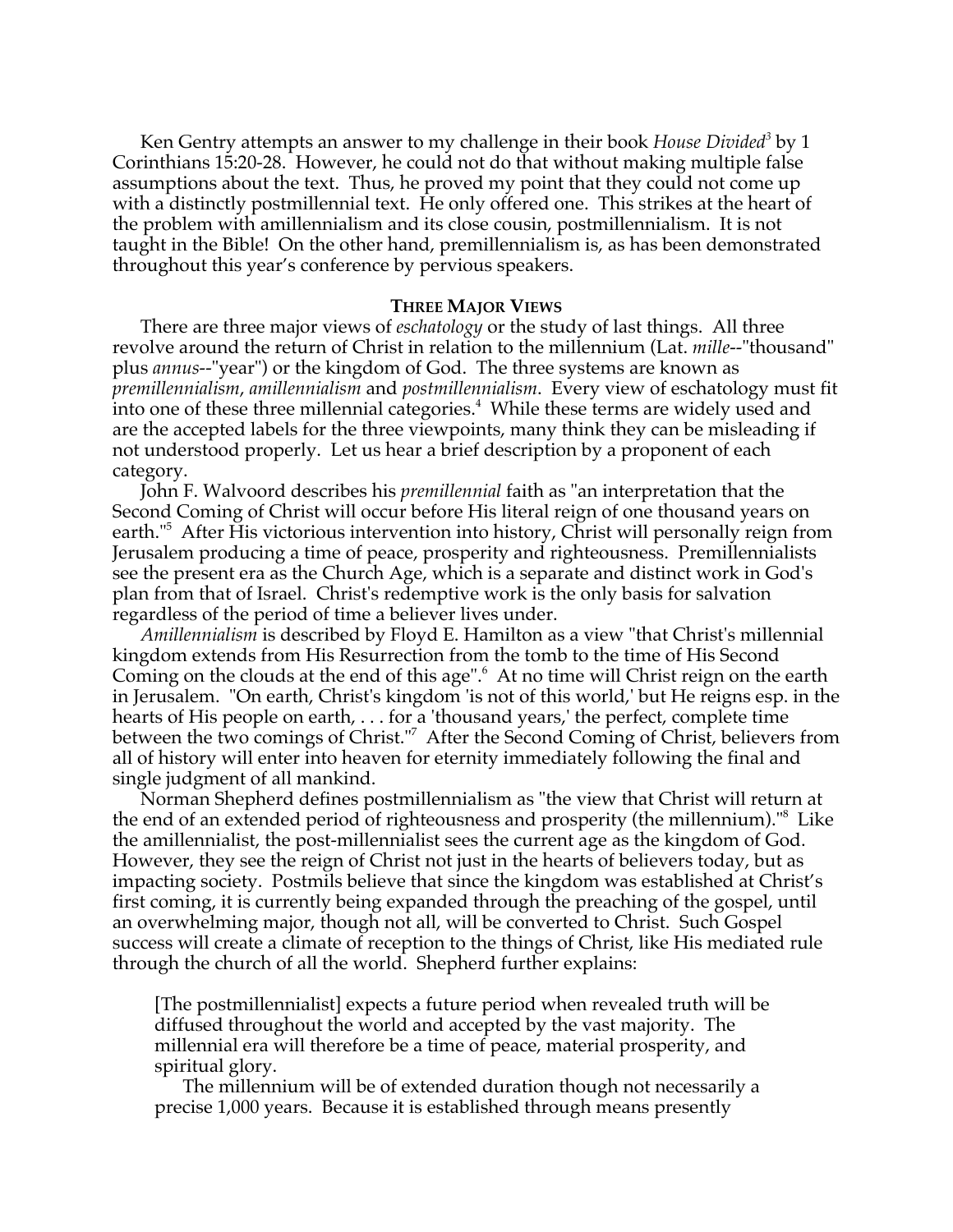operative, its beginning is imperceptible. Some postmillennialists provide for a gradual establishment of the millennium; others for a more abrupt beginning. Most, but not all, allow for a brief apostasy or resurgence of evil just prior to the advent and in preparation for the judgment. Even during the millennium, the world will not be entirely without sin, and not every person will be converted.<sup>9</sup>

### **AMILLENNIALISM AND POSTMILLENNIALISM ARE SIMILAR**

Walvoord has observed that "Premillennialism is obviously a viewpoint quite removed from either amillennialism or postmillennialism."<sup>10</sup> This is so, he maintains because premillennialists are more consistently literal in their hermeneutical approach than the other two.

Some postmillennialists have noted their closer kinship with their amillennialist brethren as well. David Chilton links amillennialists and postmillennialists together because of their common belief that the kingdom or millennium is the current age. premillennialists see it as future. He declares, "*orthodox Christianity has always been postmillennialist*. . . . At the same time, *orthodox Christianity has always been amillennialist*  $(i.e.,$  non-millenarian)." $^{11}$  More to the point Chilton has written:

What I'm saying is this: *Amillennialism and Postmillennialism are the same thing*. The *only fundamental difference* is that "postmils" believe the world will be converted, and "amils" don't. Otherwise, I'm an amil . . . Got it?<sup>12</sup>

In many senses, postmillennialism is simply an optimistic form of amillennialism. This is why some debate whether Augustine was an amillennialist or a postmillennialist. Or, whether he was an amillennialist with some incipient postmillennial strands. The same has been true for classifying people like B. B. Warfield and Oswald Allis. Both were technically postmillennialist, but many refer to them as amillennial.

I believe that the amillennial/postmillennial paradigm is what individuals come up with who do not take into account God's future for national Israel. This becomes clear when we look at the historical development of these three eschatological systems.

### **BRIEF HISTORY OF THE MILLENNIAL SYSTEMS**

We need to focus on the historical development of the three systems since amillennialism and postmillennialism really to not have exegetical support for their views. Thus, this must mean that extra-biblical factors account for their rise and development.

It is generally conceded that premillennialism (known in the early church as chiliasm) is the oldest of the three systems. The other two systems developed, in my opinion, as a reaction to Ante-Nicene premillennialism.

# *Chiliasm*

Premillennialism or chiliasm as it was called in the early church, was the pervasive view of the earliest orthodox fathers. This is the consensus of both liberal and conservative scholars who are experts in early Church theology. J. N. D. Kelly, acknowledged internationally as an authority on patristic Christian thought, is typical of the scholarly opinion on this question and notes that the early Church was chiliastic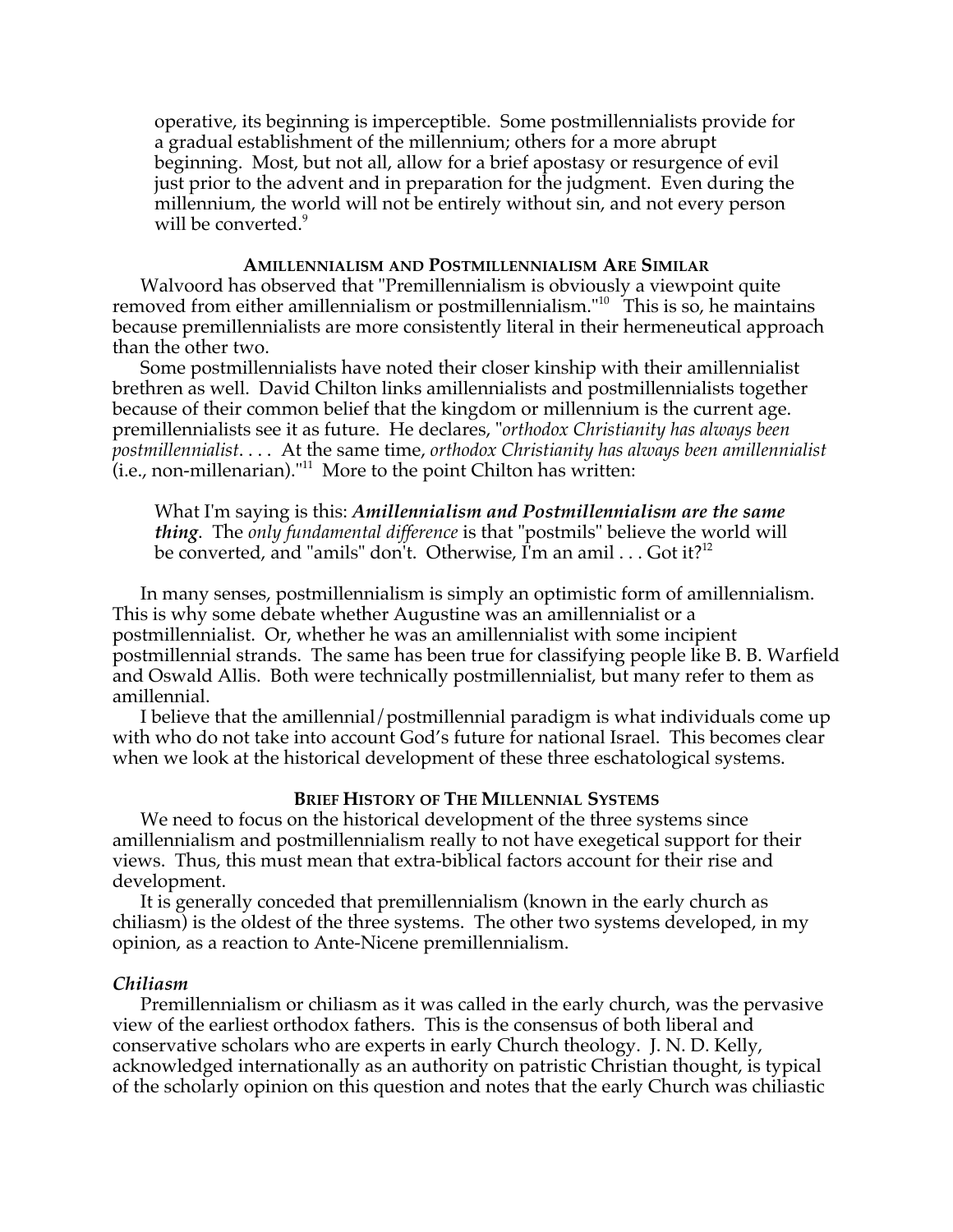or millenarian in her eschatology. Speaking of the eschatology of the second century he observes,

The clash with Judaism and paganism made it imperative to set out the bases of the revealed dogmas more thoroughly. The Gnostic tendency to dissolve Christian eschatology into the myth of the soul's upward ascent and return to God had to be resisted. On the other hand millenarianism, or the theory that the returned Christ would reign on earth for a thousand years, came to find increasing support among Christian teachers. . . . This millenarian, or 'chiliastic', doctrine was widely popular at this time.<sup>13</sup>

Kelly asserts further that premillennialism or chiliasm was dominate through the middle of the third century by observing the following: "The great theologians who followed the Apologists, Irenaeus, Tertullian and Hippolytus, were primarily concerned to defend the traditional eschatological scheme against Gnosticism. . . . They are all exponents of millenarianism."<sup>14</sup> Still another historian says,

Primitive Christianity was marked by great chiliastic enthusiasm, . . . By chiliasm, strictly speaking, is meant the belief that Christ was to return to earth and reign visibly for one thousand years. That return was commonly placed in the immediate future.<sup>15</sup>

Premillennialism was not contradicted by a single orthodox church father until the beginning of the third century, when Gaius (Caius) first launched an attack. Gaius is the first one in recorded church history who interpreted the thousand years symbolically. Additionally, he also rejected the Book of Revelation, holding that it was written by Cerinthus and should not be in the canon.<sup>16</sup> But even with Gaius appearance, premillennialism was still very much the eschatology of the day.

# *Anti-Millennialism*

I always like to point out that before the actual rise of amillennialism or postmillennialism, there was anti-millennialism. What do I mean by antimillennialism? Basically, people who just did not like premillennialism. Hans Bietenhard, after noting how the early church was solidly chiliastic in their interpretation of Revelation 20 and other Scripture until the time of Augustine, says,

Today, it is admitted on all hands—except for a few Roman Catholic exegetes—that only an eschatological interpretation [in the context meaning chiliastic one] is consistent with the text. If the question is still open whether the hope is to be maintained or not, it will now be decided by other than exegetical and historical considerations.<sup>17</sup>

The point needs to be made that anti-millennialism did not arise from the study of Scripture, but rather as a result of disturbed sensibilities of individuals who were already affected by pagan thought. The earliest reaction was not to come up with an alternate interpretation of Revelation 20, since it appeared to clearly teach premillennialism, but to claim that the book of Revelation did not belong in the inspired New Testament canon.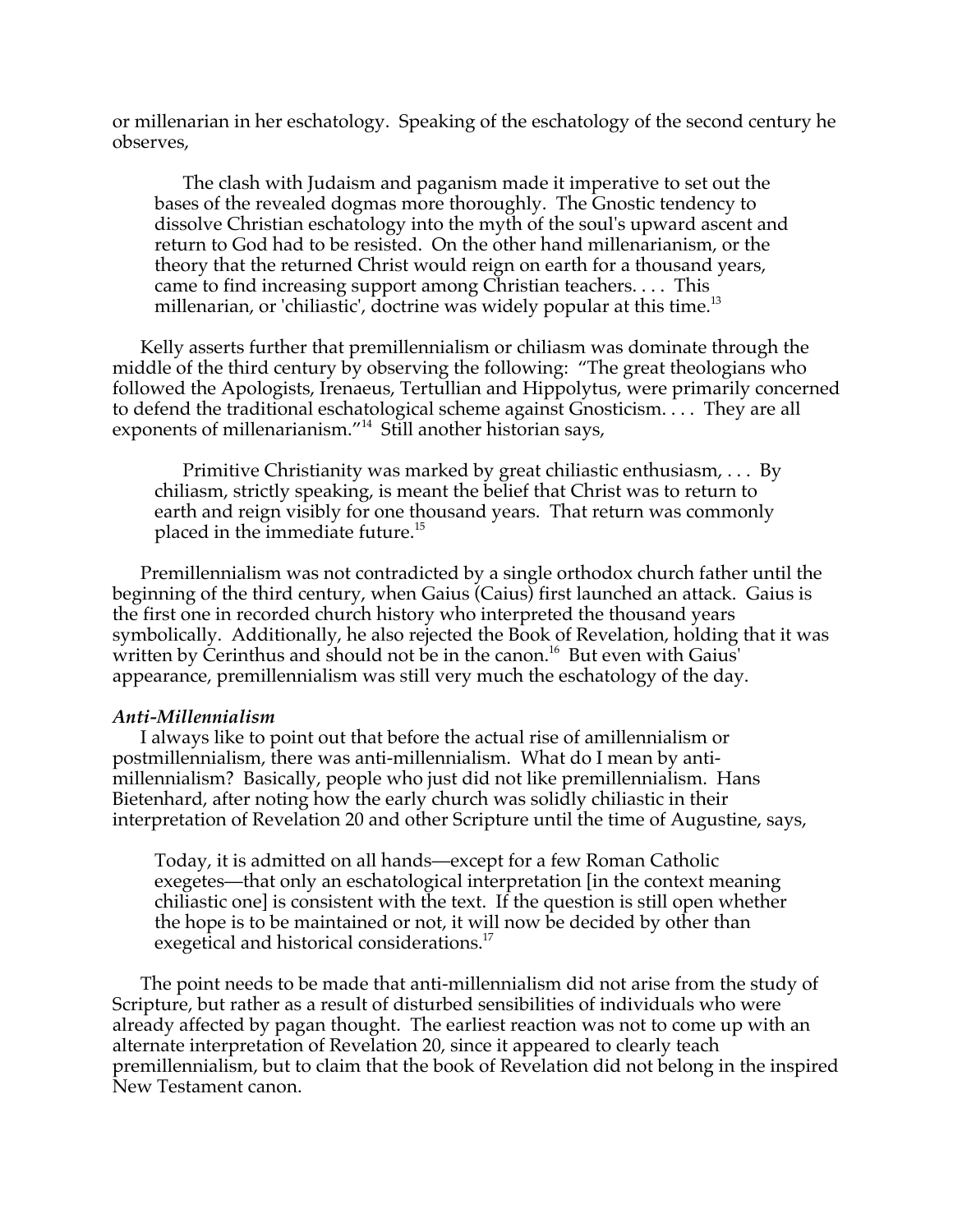Premillennialism was attacked by the Alexandrian school in Egypt during the middle of the third century. In the East, Eusebius of Caesarea (263-339), the court theologian to Constantine and theological heir of Origen, was a strong leader in the rejection of apocalypticism. With the rise of Constantine and the adoption of Christianity as the empire's official religion, alternate perspectives fell into disfavor. Norman Cohn points out the following:

Millenarism remained powerful in the Christian Church so long as Christians were an unpopular minority threatened with persecution. When in the fourth century Christianity attained a position of supremacy in the Mediterranean world and became the official religion of the empire, the Church set out to eradicate millenarian beliefs.<sup>18</sup>

Ayer agrees with Cohn and says,

During the third century the belief in chiliasm as a part of the Church's faith died out in nearly all parts of the Church. It did not seem called for by the condition of the Church, which was rapidly adjusting itself to the world in which it found itself. The scientific theology, especially that of Alexandria, found no place in its system for such an article as chiliasm. The belief lingered, however, in country places, and with it went no little opposition to the "scientific" exegesis which by means of allegory explained away the promises of a millennial kingdom.<sup>19</sup>

Clement of Alexandria and his pupil Origen, popularized not so much another view, as much as an anti-chiliastic polemic. Harry Bultema quotes the Dutch amillennialist, H. Hoekstra, who accuses Origen and his viewpoint for having destroyed the Eastern churches.

The attack against Chiliasm by these dissenters cannot meet with our approval, for *they placed their speculation above the Word of God* and distorted it according to their grandiloquent ideas, denying the resurrection of the body and the future glorification of the material world, which was also created by God; for according to them the material world, matter, contained sin from which the spirit of man must liberate itself. It was only natural and a matter of course that they were very much against Chiliasm, but they threw away, as a German saying goes, with the bath water the baby also. They were a kind of Hymenaeus and Philetus who had departed from the truth, saying the resurrection was past already (2 Tim. 2:17). The success of the pernicious principles of this school was the first and chief cause of the decline of Chiliasm.<sup>20</sup>

Historically, allegorical interpreters have commonly looked down on literal interpreters as stupid or slow since they are unable to ascend to the deeper, spiritual insights of the allegorical approach. A classic example of this attitude is on display in the writings of the first historian of the early church, Eusebius when writing about one who interpreted prophecy literally named Papias (70-155).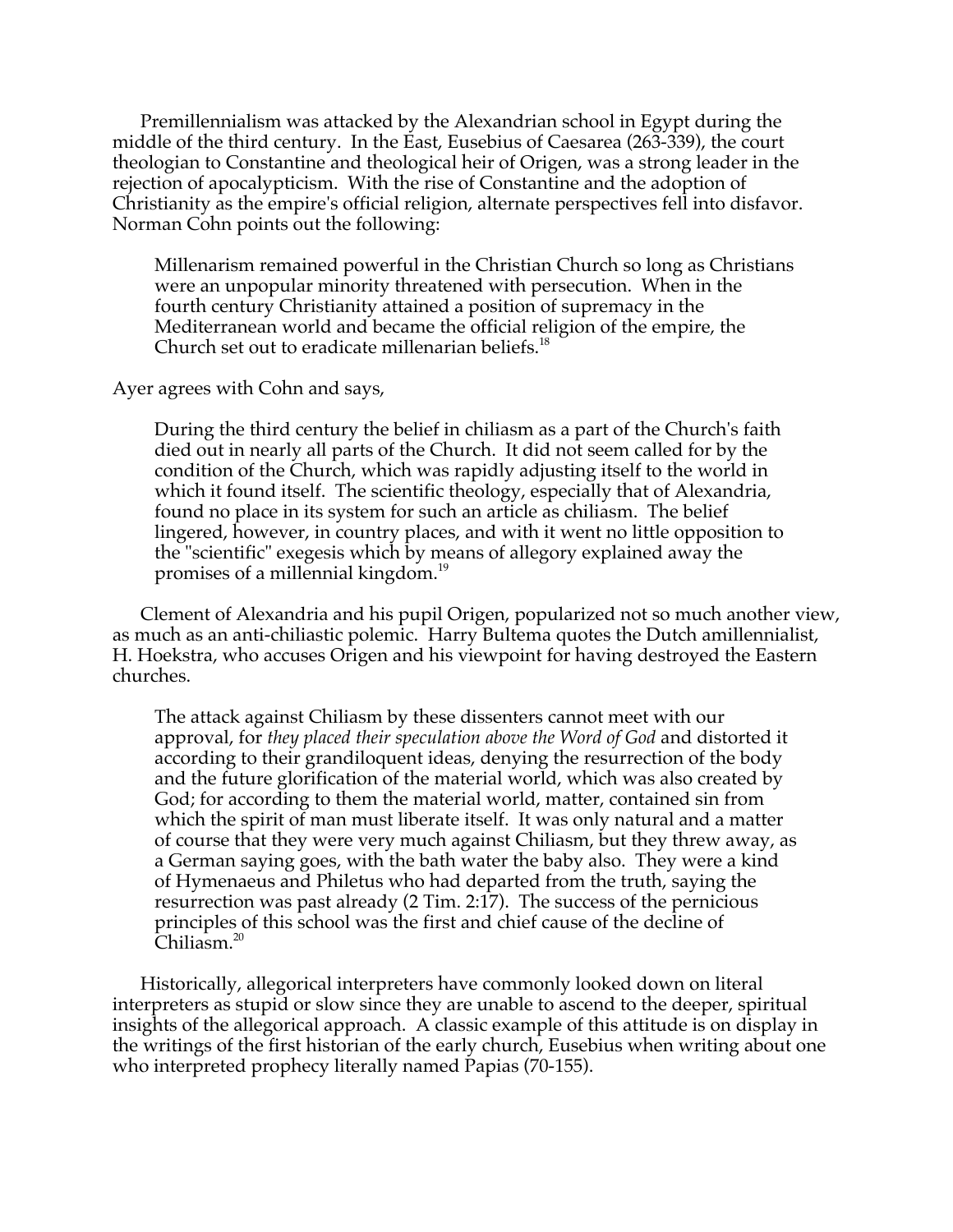Papias . . . says that there will be a millennium after the resurrections of the dead, when the kingdom of Christ will be set up in material form on this earth. I suppose that he got these notions by a perverse reading of the apostolic accounts, not realizing that they had spoken mystically and symbolically. For he was a man of very little intelligence, as is clear form his books. But he is responsible for the fact that so many Christian writers after him held the same opinion, relying on his antiquity, for instance Irenaeus and whoever else appears to have held the same views.<sup>21</sup>

### *Amillennialism*

In the Latin West, Jerome (347-420) and Augustine (354-430) also reacted strongly to prophetic interpretation. In his commentary on Daniel, written shortly before the year 400, Jerome argued that "The saints will in no wise have an earthly kingdom, but only a celestial one; thus must cease the fable of one thousand years."<sup>22</sup>

Jerome was not alone in his attack on literal interpretation and millennial expectations. In Augustine's *City of God*, any hope for an earthly or physical millennial kingdom is repeatedly dismissed.<sup>23</sup> Through the writings of men such as Jerome, Julian of Toledo, Gregory the Great, and most notably Augustine, literal interpretation of the Bible, and especially Daniel and Revelation, quickly faded.<sup>24</sup> The Augustinian influence in the West eclipsed many perspectives, some orthodox and some unorthodox or heretical. The result was that views deemed unacceptable were subsequently eradicated or ignored. Lerner observes that Augustine's influence was so strong that "it suffices to say that a prohibition against applying Apocalypse 20 to the future was established during the late patristic era and remained in force for centuries thereafter."<sup>25</sup>

Another hurdle that anti-millennialists needed to overcome was that Revelation 20:4-6 speaks of multiple resurrections. This cannot be if anti-millennialism was to gain a foothold. It was the Donatist theologian, Tyconius, who suggested an allegorical interpretation of Revelation 20.<sup>26</sup> Augustine adopted Tyconius' interpretation of Revelation 20 and produced the earliest form of amillennial theology. Thus, Augustine, in Book XX of *The City of God*, was the first to actually spell-out a positive statement of amillennialism, which at the same time produced some incipient principles upon which postmillennialism would later arise.

Pagan philosophy was evident in the denial of the resurrection in at least two instances in the ministry of Paul. The sermon on Mars Hill in Acts 17 shows their violent reaction as Paul preached "the resurrection of the dead" (v. 32). A more extensive defense of the Christian resurrection is given by Paul in I Corinthians 15. Because of the Greek denial of the importance of the physical realm, they denied the whole idea that resurrection was possible. This anti-physical bias was the basis for rejection of a future physical kingdom of God on earth, and Greek philosophy was the conduit. Eric Sauer notes:

In the early Christian centuries Chiliasm first weakened with the strengthening among the Christians of Greek philosophical thought. Especially through Clement and Origen . . . it came in the West, for the official Church, to the extinction of Chiliasm, and the doctrine of the last things came to be a vacuum for official Church theology. Greek sentiment and thought opposed even the conception of a final historical drama and a real Millennial kingdom on this earth.<sup>27</sup>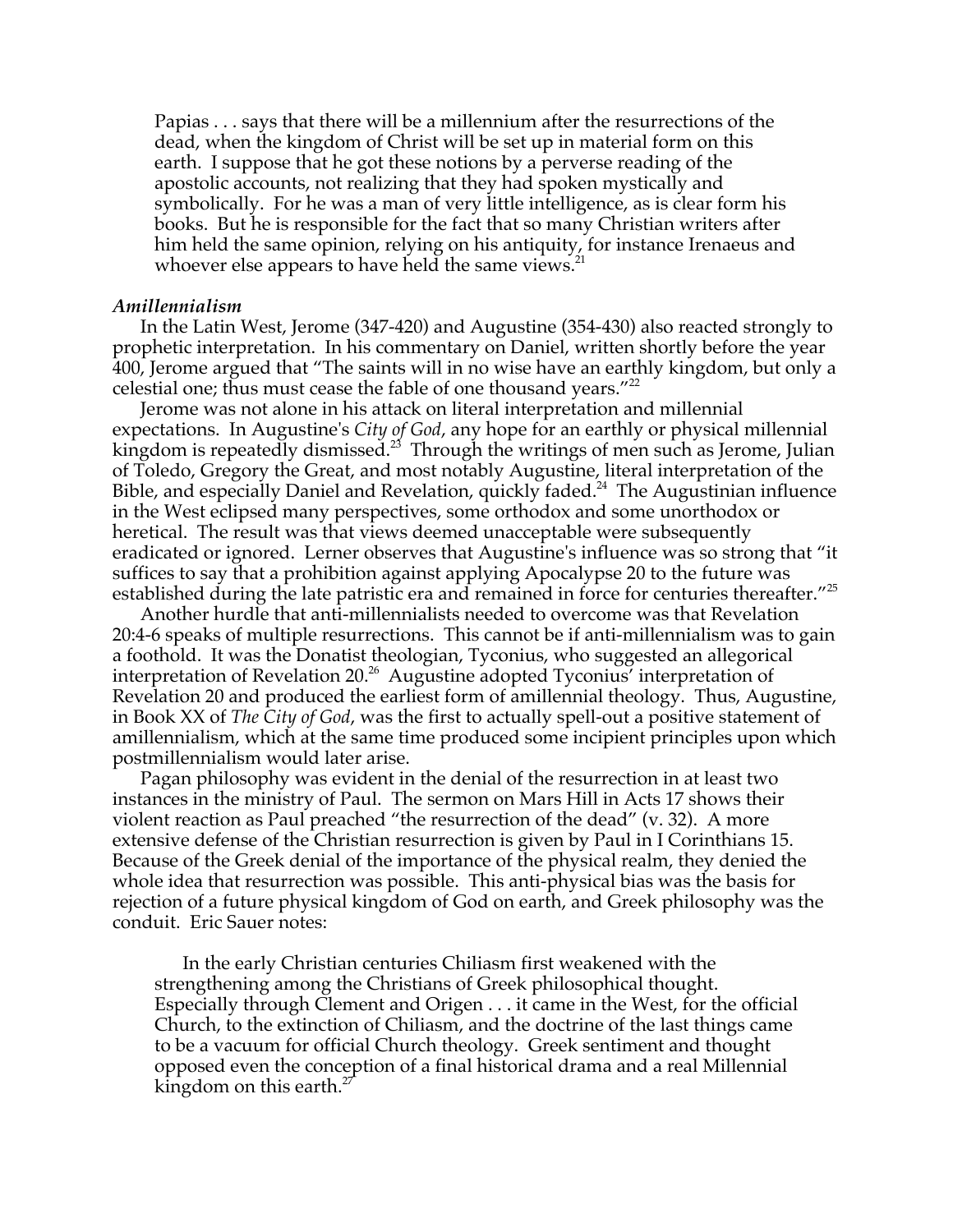# *Postmillennialism*

The final theology that developed is that of postmillennialism. As noted earlier, it too is built upon anti-millennialism, but with a positive twist. Since the foundation of postmillennialism requires a kingdom-now base, which it shares with amillennialism, it was logically the last system to develop. As noted earlier, postmillennialism is positive amillennialism. When people become optimistic about the progress of the church age they usually gravitate to postmillennialism. Eschatological optimism does not necessarily relate to current events. I think one of the sociological reasons why there began to be a revival of postmillennialism is because of the rise of new age optimism in the 1970s to the present.

Postmillennialism almost died out after the two world wars left only a handful of advocates. However, the last 25 to 30 years have witnessed a renewed emphasis on postmillennialism.<sup>28</sup> The Christian Reconstruction movement of the last three decades  $\rm{\hat{n}}$ as been the primary catalyst for the recent resurgence of postmillennialism. $^{29}$  "Indeed, it is no accident," declares a Reformed writer explaining the recent rise of postmillennialism, "that both postmillennialism and theonomy . . . have sprouted in the soil of a strong Reformed revival."<sup>30</sup>

Current postmillennialist Gary North admits:

Optimism is not enough! In fact, optimism alone is highly dangerous. The Communists have a doctrine of inevitable victory; so do most Muslims. So did a group of revolutionary communist murderers and polygamists, the Anabaptists who captured the German city of Munster from 1525–35, before they were defeated militarily by Christian forces. Optimism in the wrong hands is a dangerous weapon.<sup>31</sup>

This misguided optimism is a major error in postmillennialism. In the last century postmillennialism provided the optimistic climate in which the social gospel grew. Gary Scott Smith has argued that evangelicals were perhaps the leading force in many of the social gospel issues.

Evangelical Christians provided the example, inspiration, and principles for much of the Social Gospel. . . . the evangelical ideology of the millennium merged without a break into what came to be called the social gospel in the years after 1870. . . . these evangelicals worked as vigorously for social betterment as did the Social Gospel leaders.<sup>32</sup>

Evangelical postmillennialism is to be distinguished from the liberal form. However, one cannot overlook the role that postmillennialism in general played in the rise and development of the "social gospel." Postmillenarians blame dispensationalism for creating a climate of retreat from social and political issues. Are they denying that postmillennialism, an eschatology which they say has had great effect on Western culture, contributed to the optimism of the 1800s? David Chilton does admit to some postmillennial heresy. "Examples of the Postmillenarian heresy would be easy to name as well: the Munster Revolt of 1534, Nazism, and Marxism (whether 'Christian' or otherwise)."<sup>33</sup> Nazism and Marxism are undesirable movements. Why then does Chilton not admit the relationship of postmillennialism to the "social gospel" movement?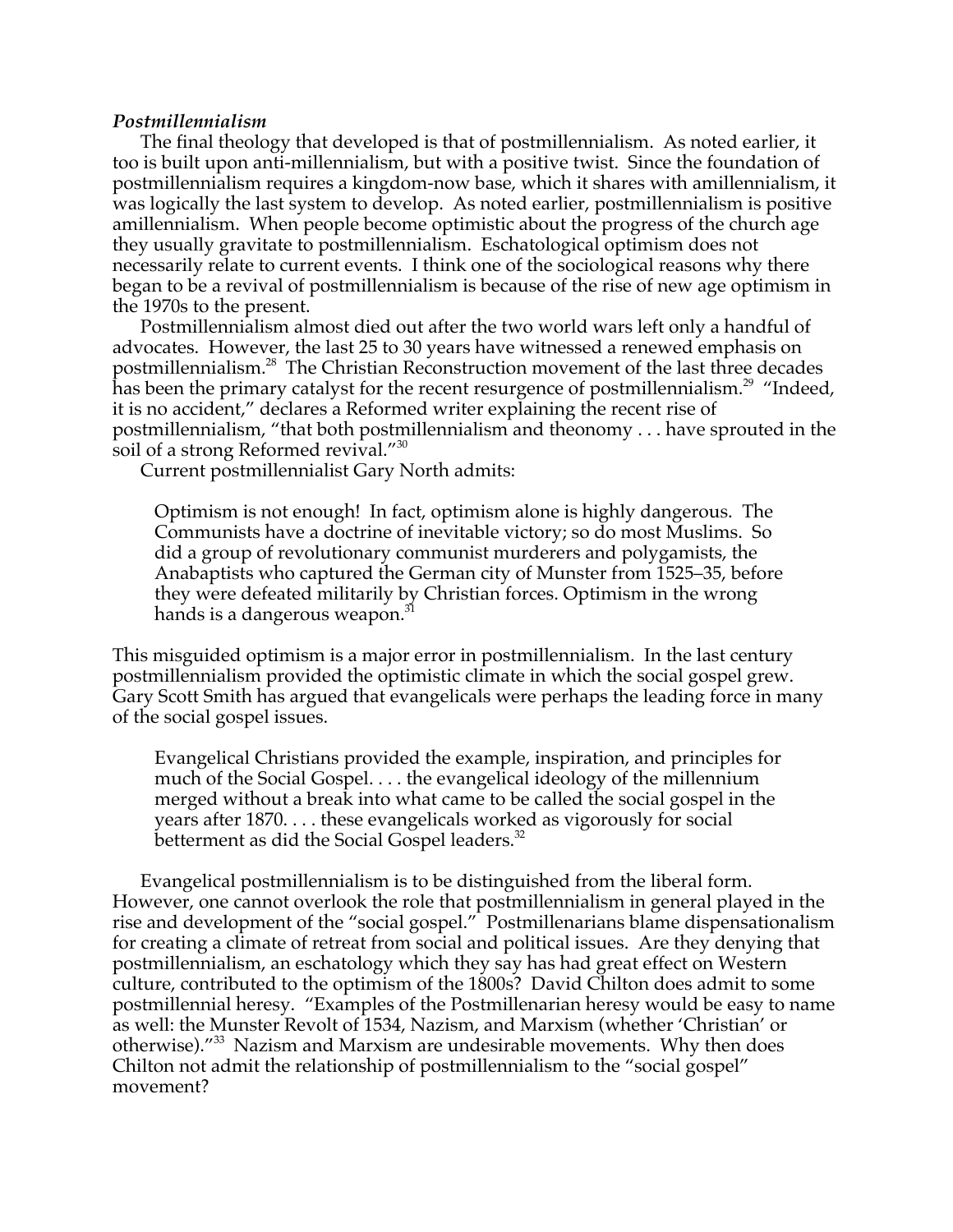#### **HERMENEUTICS**

Dr. Walvoord was asked a few years ago "what do you predict will be the most significant theological issues over the next ten years?" His answer included the following: "the hermeneutical problem of not interpreting the Bible literally, especially the prophetic areas. The church today is engulfed in the idea that one cannot interpret prophecy literally."34 Such is the trend ten years later. Today too many evangelicals want to blend so-called "literal" and non-literal hermeneutics. According to Dr. Walvoord, it cannot be legitimately done, without producing a confused and contradictory mix of eschatology.

The real reason why amillennialist and postmillennialists believe what they do is because of a refusal to interpret the entire Bible, especially prophecy, literally. This is it! In some of their more candid moments, opponents of the literal interpretation of prophecy admit that if our approach is followed then it does rightly lead to premillennial theology. Floyd Hamilton said the following:

Now we must frankly admit that a literal interpretation of the Old Testament prophecies gives us just such a picture of an earthly reign of the Messiah as the premillennialist pictures. That was the kind of Messianic kingdom that the Jews of the time of Christ were looking for, on the basis of a literal interpretation of the Old Testament promises. $35$ 

In the same vein, Oswald Allis admits, "the Old Testament prophecies if literally interpreted cannot be regarded as having been yet fulfilled or as being capable of fulfilment in this present age."<sup>36</sup>

Further, the fact that people want to mix hermeneutics in the area of eschatology demonstrates to me that they do not rightly understand literal interpretation to begin with. If one follows proper hermeneutics, then recognizing symbols and figures or speech will become obvious through the literal approach. Instead, it is because people don't like what the text says. Thus, they have to front-load the interpretive process with all kinds of ideas that they bring from outside of the text of Scripture.

#### **ANTI, ANTI**

In their presentations of their views, amillennialism and postmillennialism both spend a lot of time explaining why they are opposed to premillennialism, especially dispensational premillennialism. Just as in the early church, so modern amillennialists and postmillennialists always start by setting their views against premillennialism. Yet many premillennial presentations can be found that do not even mention amillennialism and postmillennialism. Why? A positive presentation for premillennialism can be made from the Bible, while amillennialism and postmillennialism cannot.

The best defense is a good offense. This is especially true in relation to combating the false theologies of amillennialism and postmillennialism. By simply presenting a detailed exposition of the Scriptures, it will naturally follow that premillennialism is the perspective taught in the Bible—both Old and New Testaments.

A number of years ago, one of our original members of the Pre-Trib Study Group, Dr. Gerald Stanton, $37$  gave me a syllabus that he had prepared for teaching the overall field of eschatology called *Prophetic Highways*. Dr. Stanton summarized support for premillennialism with the following points: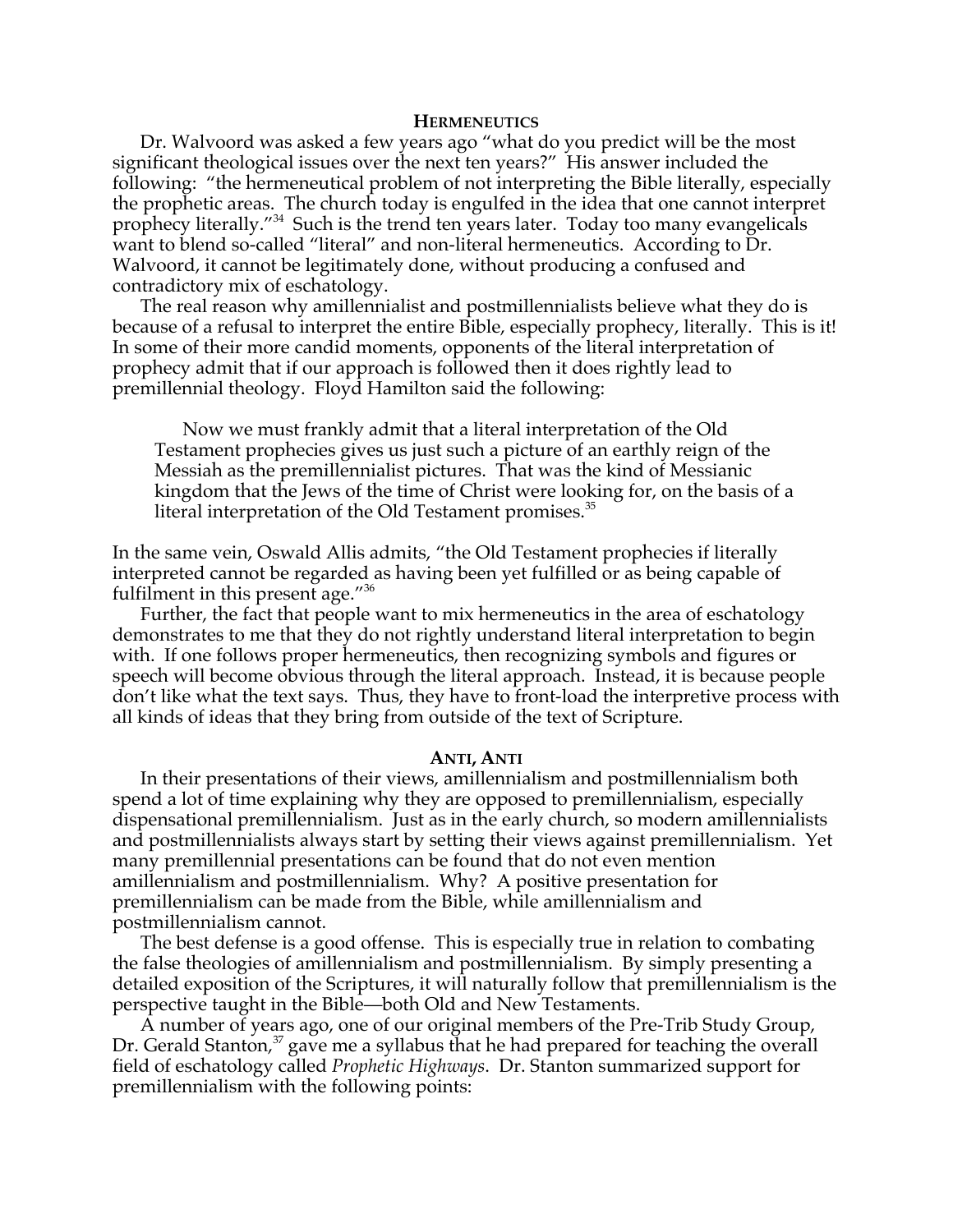- Consistent literal interpretation
- Unconditional nature of the covenants (Abrahamic)
- The Abrahamic Covenant
- The Old Testament teaches a literal earthly kingdom
- The kingdom is carried unchanged into the New Testament<br>• Christ also supports and earth kingdom
- Christ also supports and earth kingdom
- There are multiple resurrections in Scripture
- Revelation 20 teaches premillennialism
- The early church was premillennial
- The failure of amillennialism and postmillennialism
- Premillennialism harmonizes the entire Bible
- Only premillennialism provides a satisfactory conclusion to history

# **CONCLUSION**

Obviously much more can be said about amillennialism and postmillennialism, but suffice it to say that neither is taught in the Bible. Show me a single text that teaches it. Premillennialism can be inductively gleaned from Revelation 20. In fact, there is why we have the terms premillennialism, amillennialism and postmillennialism; because Revelation 20 speaks of a thousand year reign of Christ in Revelation 20 that will take place after His return in Revelation 19. Since sound theology should be developed from the Bible itself, and since the Bible teach only a single viewpoint on any issue, amillennialism and postmillennialism are nowhere to be found, but premillennialism is found on every page of the Bible, from Genesis to Revelation. The strength of premillennialism is the text of Scripture. Study it! Teach it! Proclaim it! Hope in it! Live it! Maranatha!

Merrill C. Tenney (Grand Rapids: Zondervan Publishing House: 1975), Vol. 4, pp. 845-6.

8 Norman Shepherd, s.v. "Postmillennialism", in *The Zondervan Pictorial Encyclopedia of the Bible*, Editor Merrill C. Tenney (Grand Rapids: Zondervan Publishing House: 1975), Vol. 4, p. 822.

 $\frac{1}{1}$ <sup>1</sup> Personal letter from David Chilton to Thomas Ice, December 2, 1986, p. 5.

<sup>2</sup> H. Wayne House and Thomas Ice, *Dominion Theology: Blessing or Cruse? An Analysis of Christian Reconstructionism* (Portland: Multnomah, 1988), p. 9.

Greg L. Bahnsen and Kenneth L. Gentry, Jr., *House Divided: The Break-Up of Dispensational Theology*

<sup>(</sup>Tyler, TX: Institute for Christian Economics, 1989), p. 214.<br><sup>4</sup> With the rise of preterism, there are some who truly do not fit into one of the three historic views and that is those who could be classified as transmillennialists. Transmillennialists are those who believe that we are currently beyond the millennium of Revelation 20 and into the new heavens and new earth. Some partial preterists believe this, while it appears that all full preterists would fall into this classification. 5 John F. Walvoord, s.v. "Premillennialism" in *The Zondervan Pictorial Encyclopedia of the Bible*, Editor

<sup>&</sup>lt;sup>6</sup> Floyd E. Hamilton, s.v. "Amillennialism" in *The Zondervan Pictorial Encyclopedia of the Bible,* Vol. 1, p. 129.<br><sup>7</sup> Hamilton, "Amillennialism " Vol. 1, p. 129.  $^7$  Hamilton, "Amillennialism," Vol. 1, p. 129.

<sup>9</sup> Shepherd, "Postmillennialism," Vol. 4, p. 822.

<sup>&</sup>lt;sup>10</sup> Walvoord, *The Millennial Kingdom* (Grand Rapids: Zondervan Publishing House: 1959), p. 6.<br><sup>11</sup> David Chilton, *Days of Vengeauce: An Expection of the Book of Revelation* (Et Worth: Dominion

<sup>&</sup>lt;sup>11</sup> David Chilton, *Days of Vengeance: An Exposition of the Book of Revelation* (Ft. Worth: Dominion Press, 1987), p. 494.

 $12$  Chilton, Letter to Thomas Ice dated December 17, 1986, p. 4.

<sup>&</sup>lt;sup>13</sup> J. N. D. Kelly*, Early Christian Doctrines* (San Francisco: Harper & Row, 1978), p. 465.<br><sup>14</sup> Kolly, *Early Christian Doctrines*, pp. 467.8<del>,</del> 469.

<sup>&</sup>lt;sup>14</sup> Kelly, *Early Christian Doctrines*, pp. 467 & 469.

<sup>&</sup>lt;sup>15</sup> Joseph Cullen Ayer, *A Source Book for Ancient Church History: From the Apostolic Age to the Close of the Conciliar Period (New York: AMS Press, 1970), p. 25.* 

<sup>&</sup>lt;sup>16</sup> *The Oxford Dictionary of the Christian Church*, Editor F.L. Cross (London: Oxford University Press, 1957), s.v. "Gaius", p. 535.